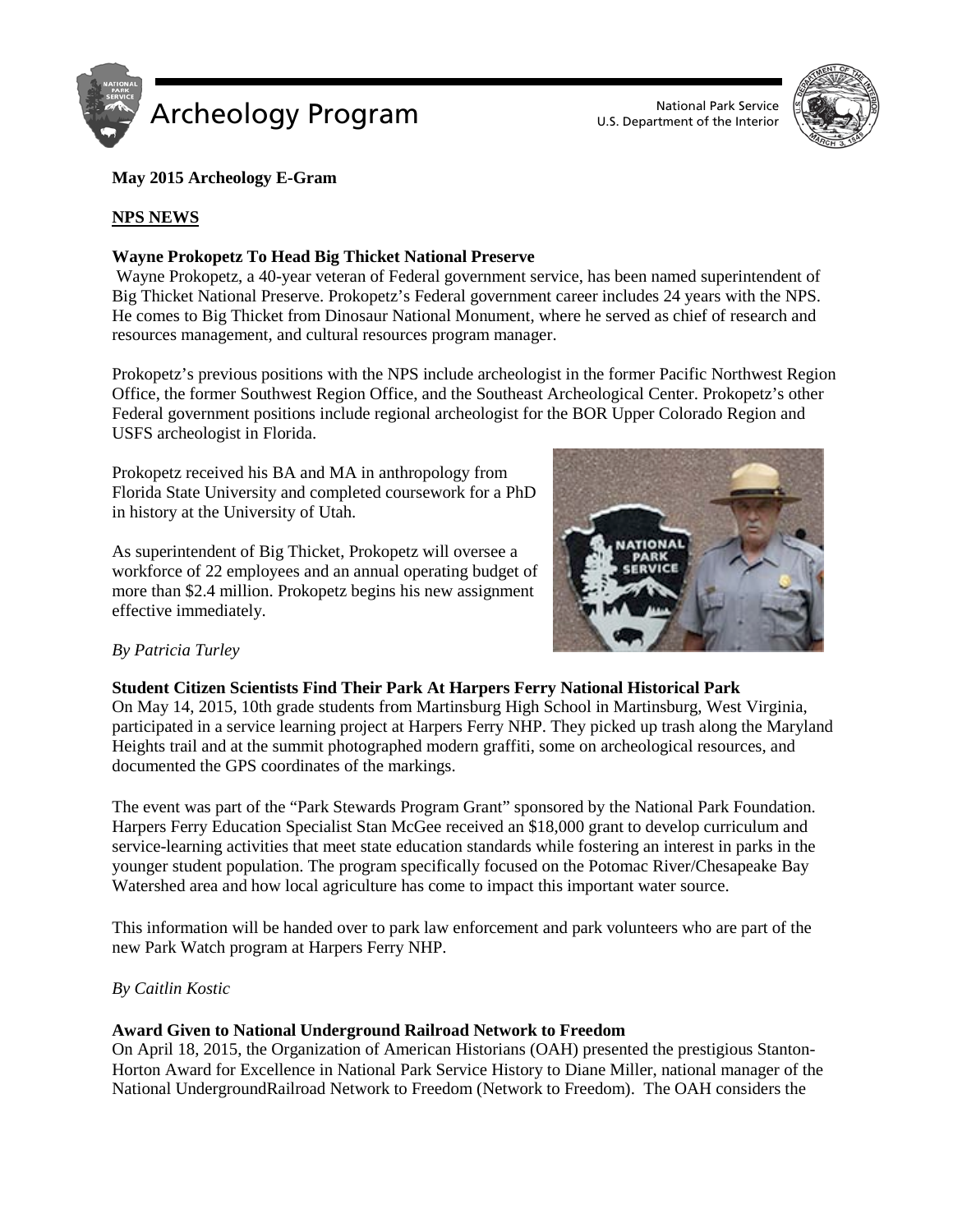Network to Freedom to epitomize the best in American historical scholarship and promotion of active and sustained civic engagement.

NPS archeologists check results of ground penetrating radar to search for slave dwellings on Best Farm, Monocacy NB.



The Stanton-Horton Award recognized three components of Network to Freedom program:

- Criteria for Network to Freedom significance, based on primary documents, were established through a long collaborative process to give credibility to supposedly undocumentable or mythic stories about the Underground Railroad. The accumulation of rigorous demonstrable evidence, including archeological data, has substantially enlarged a crucial area of American historical scholarship. Network to Freedom sites include the L'Hermitage archeological site at Monocacy National Battlefield.
- The Network to Freedom engages people in a nationwide network of collaboration and scholarship. It has stimulated and coordinated an array of nonprofit organizations and government agencies in education, preservation, and commemoration related to the Underground Railroad.
- The Network to Freedom, like the Underground Railroad, crosses boundaries of race, ethnicity, religion, geography, and approaches to history. It brings together a spectrum from grassroots activists to professional scholars to further preservation, education, and commemoration of Underground Railroad activities and sites at local, regional, and national levels.

Created by Congress in 1998, the Network to Freedom is still growing. It has 550 members in 36 states and the District of Columbia. It includes historic sites and markers, educational and interpretive programs, and facilities such as archives and museums. Among its members are 33 National Park units significant for their educational programs on the Underground Railroad or for their Underground Railroad history.

The Organization of American Historians, with over 7,800 members, is the world's largest professional association dedicated to American historical scholarship. The Stanton-Horton Award was named for Robert G. Stanton, former NPS director, and James O. Horton, the Benjamin Banneker Professor of American Studies and History at George Washington University, Historian Emeritus of the National Museum of American History, and longtime collaborator with NPS.

*By Jenny Masur*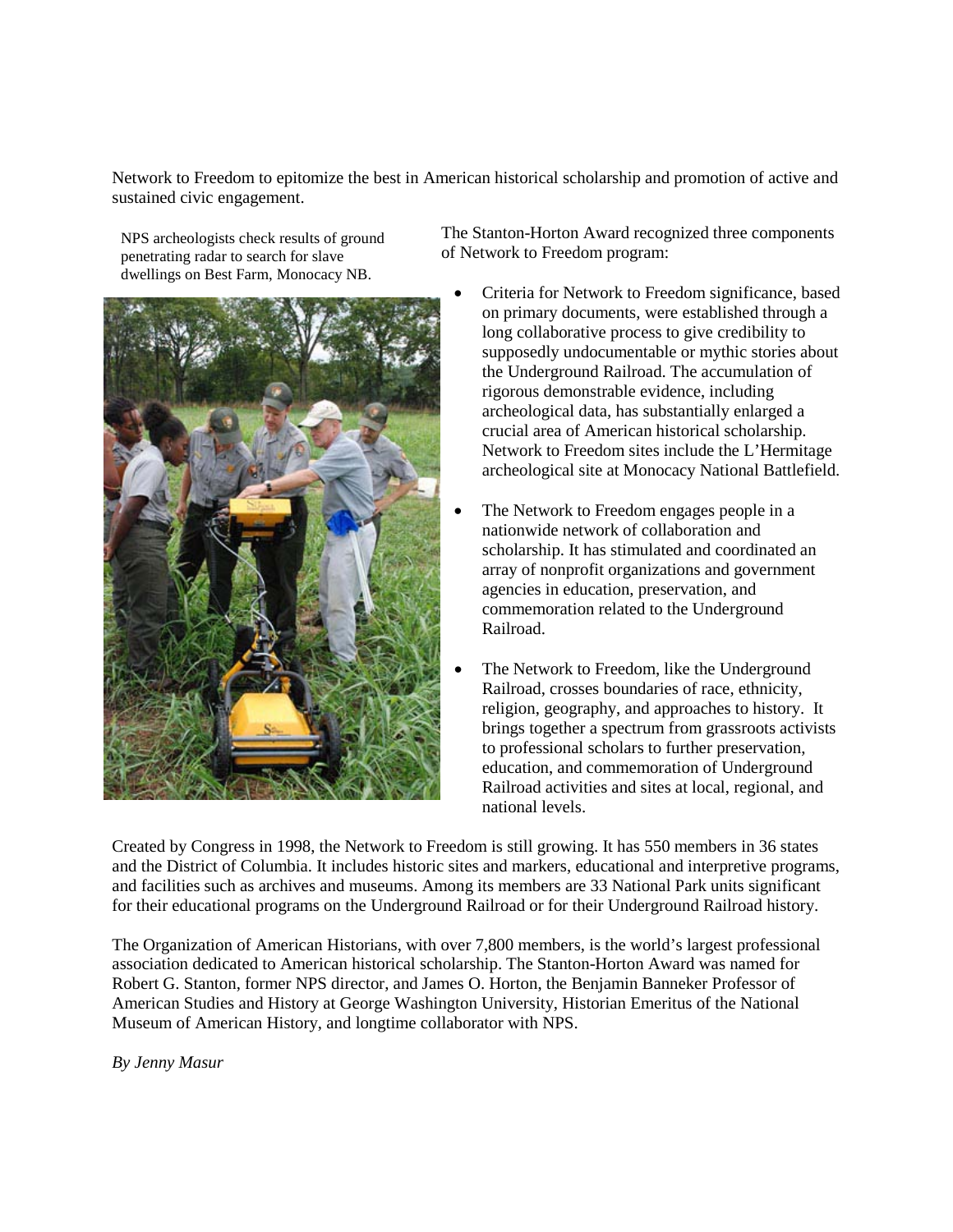**National Park Service Approves \$11.28 Million to Renovate Fort Vancouver National Historic Park** An \$11.28 million project to rehabilitate historic buildings at Fort Vancouver NHP will also result in moving the Gifford Pinchot National Forest headquarters to the site. This project is a step toward making the Vancouver Barracks a public service campus that involves the public in multiple ways while preserving the nationally significant historic barracks structures, landscapes, archeological features, collections and histories.

The work is expected to begin later this spring and be completed in late 2016.

### *Staff report, The Olympian*

### **Virgin Islands National Park Hosts Research on the Atlantic Slave Trade**

This last month Virgin Islands NP combined the work of archeology interns, Danish graduate student history interns, CyArk, and Trimble into a single project focusing on the Atlantic slave trade and virtual preservation. The research at the park focused on an area where hundreds of people were enslaved and where repeated attempts to gain freedom were made, as attested to by the remains of guardhouses, the large number of houses for the enslaved, and archival records. The overall result will give a greater understanding of this chapter of the island's history and make research results available to the public.

### **National Park Service Special Agents Recover Folsom Point**

After four years of work, NPS Special Agents recently recovered a Folsom point in excellent condition. The point was stolen from a city park in Iowa in 2003 and sold for \$19,000 in an interstate transaction in 2009. Shortly thereafter, the point was resold for \$21,000 in another interstate transaction. The point was safely housed in the city's museum.

### **Lake Clark National Park & Preserve Holds Archeology Program in Alaska Village**

Lake Clark National Park & Preserve staff spent a week in Nondalton village for Culture Week at the school delivering hands-on programs about archeology. The ancestral homeland of the Dena'ina village residents includes Lake Clark and surrounding land. Park staff members have participated in Culture Week for several years in order to foster collaboration and share information that Park's cultural resource program has learned through archeological and ethnographic investigation. This year students conducted a mock-archeological survey, threw atlatl spears like those found in nearby archeological surveys, boiled water in birch bark baskets according to methods described in oral history interviews, and created a personal storytelling map of their home.



Nondalton students walk an archeological survey line on Six Mile Lake, AK. (NPS Photo)

Culture week is a wonderful opportunity to teach students, learn from elders, and build stronger relationships between the park and village residents. The park says *chin'an* (thank you) for a great week!

*By Megan Richotte*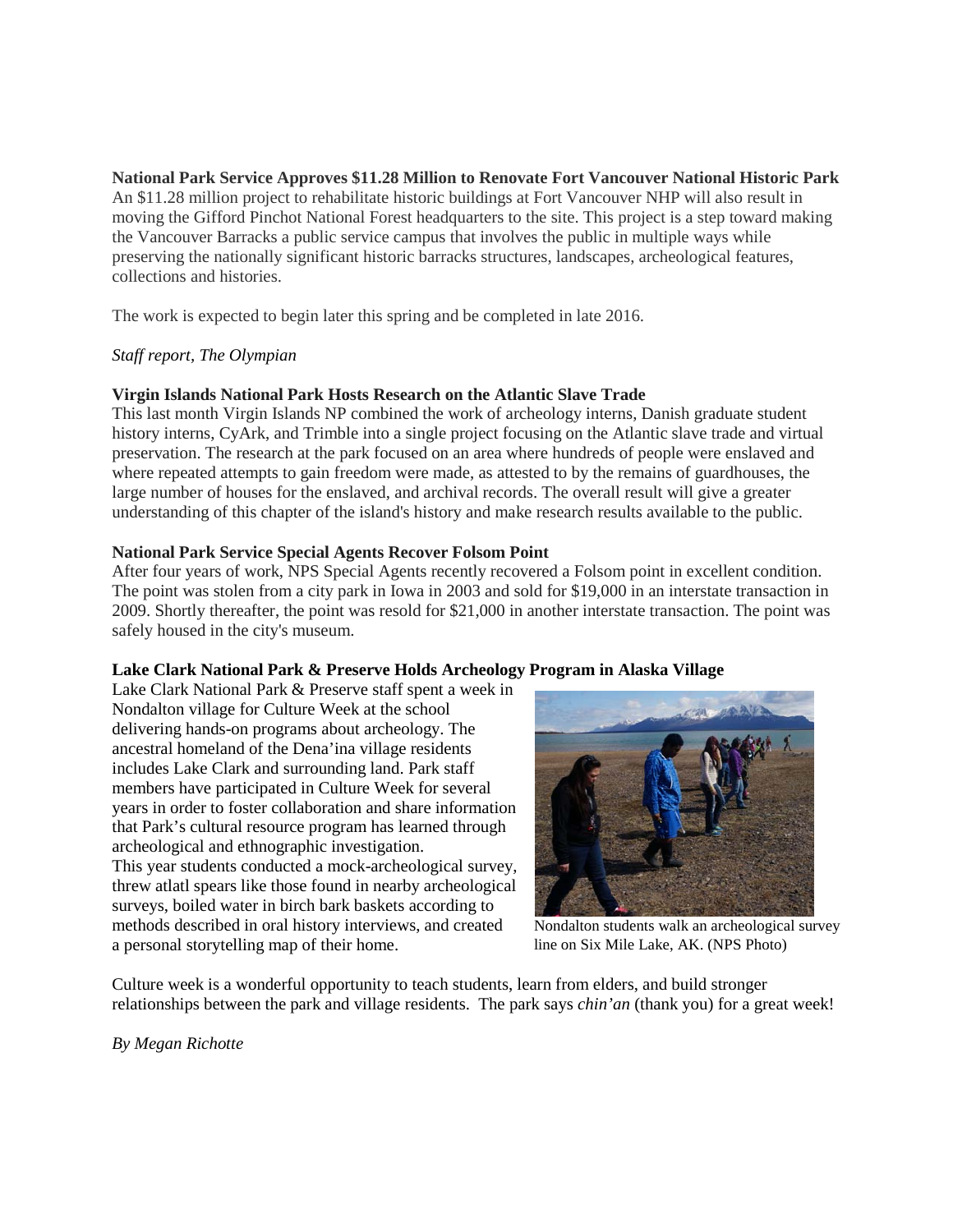### **Former Superintendent Files Suit Against National Park Service**

A former NPS official contends she was unfairly fired over illegal construction projects that damaged an American Indian mound site. In an age discrimination lawsuit filed last week, former Effigy Mounds NM superintendent Phyllis Ewing contends the agency made her a "scapegoat" to appease interest groups and protect other officials' reputations. After being removed as superintendent in 2010 and transferred to a regional office, Ewing claims she worked for 3½ years with barely any official duties.

A Federal investigation made public last year found that Ewing and a subordinate repeatedly violated laws that required archeological studies and input from tribes before they built boardwalks, trails and a maintenance shed. The projects, costing \$3 million over a decade, removed stone artifacts and impacted scenic views at the site, which contains burial and ceremonial mounds affiliated with 12 tribes.

Ewing's superiors at the regional office uncovered violations of the National Historic Preservation Act in 2009 during construction of a boardwalk. Federal prosecutors declined to file charges in 2012 after a twoyear criminal investigation. The NPS fired Ewing in November 2013, saying she failed to perform her duties and follow guidelines while superintendent. The lawsuit, which seeks compensation for lost wages and benefits and additional damages, claims those allegations were a pretext for age discrimination.

#### **FEDERAL NEWS**

#### **Death of Sarah Bridges**

Sarah T. Bridges, long-time Natural Resources Conservation Service (NRCS) employee, died on March 31, 2015, following a brief illness. Bridges, an archeologist, was with the Federal government for over 31 years and served much of that time as the NRCS' National Cultural Resources Specialist and Federal Preservation Officer. Her duties involved mentoring staff in state offices, interaction and consultations with the National Historic Preservation Office, State Historic Preservation Officers, Tribal Historic Preservation Officers, American Indian Tribes, and local governments. She worked tirelessly to ensure that NRCS programs and activities protected historic properties. Her contributions have significantly impacted the preservation of our cultural treasures.

#### **Environmental groups sue BLM over drilling near Chaco Culture National Historical Park**

A coalition of environmental groups has sought an injunction against a BLM permit for hydraulic fracturing and horizontal drilling activity near the park. The suit argues that the Federal government is putting the environment, public health and the region's cultural resources at risk.

In December 2014, the BLM said it would defer issuing new leases on 2,803 acres within a 10-mile radius around Chaco Culture NHP in response to a protest filed by environmental groups that demanded the agency suspend fracking on public lands near the park. But groups sued again in March, arguing that the BLM had not yet completed a thorough study of the impacts that horizontal drilling poses to public health, the environment and cultural resources around the park.

The BLM's Farmington Field Office is expected to release in Fall 2015 a draft of its amended resource management plan and accompanying environmental impact statement. The last plan the BLM issued was in 2003, before much of the latest technologies used in horizontal drilling and hydraulic fracturing became as commonplace as it is today.

*By James Fenton, The Daily Times*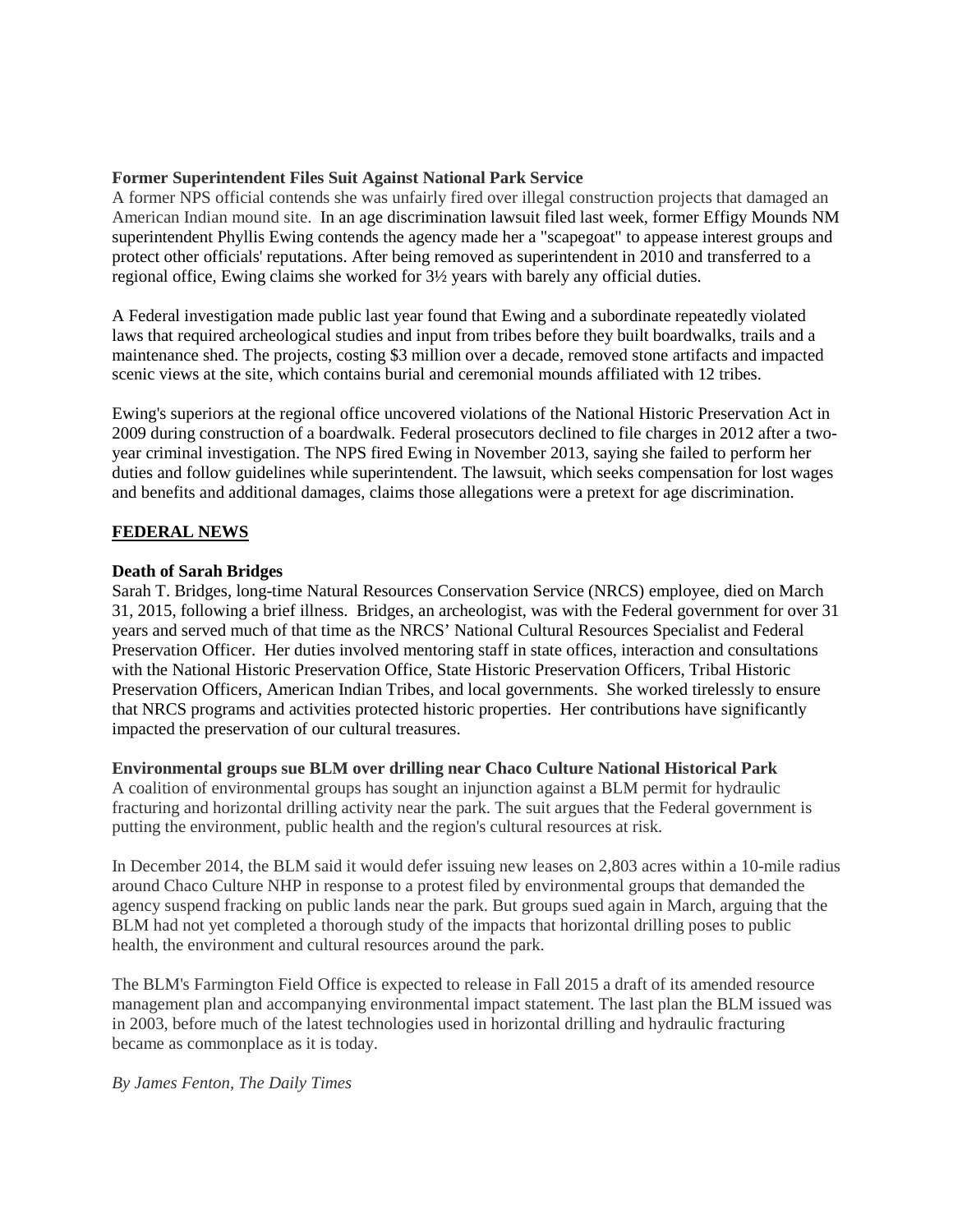#### **USGS Offers New Way to View Historical Maps**

It just got e[a](http://ngmdb.usgs.gov/maps/Topoview/)sier to search and browse the USGS collection of historical topographic maps, thanks to a new online map [viewer.](http://ngmdb.usgs.gov/maps/Topoview/) The maps—more than 178,000 of them—date back to 1880, and cover the entire country. They're free to everyone. You can type or zoom in on a particular place, limit your search to maps of a particular scale or from a particular range of dates. You can download them in a variety of formats, from JPGs (fine for printing out a nice map to put on your wall), to KMZ files (to import into Google Earth), to GeoTIFFs (for the power users who wants to import maps into GIS software). There's even a [YouTube](https://www.youtube.com/watch?v=kOpe3WXsZrQ) tutorial that teaches you some handy tricks (pro tip: hold the shift key and drag the mouse to highlight an area to zoom in on).

#### **Jury Convicts Two, Acquits Two in ATV Protest Ride**

A jury convicted Utah county San Juan County Commissioner Phil Lyman and Monte Wells and Shane Marian and Franklin "Trent" Holliday of knowingly breaking Federal laws during an ATV protest ride last year. The ride was through a canyon home to Native American cliff dwellings. Lyman and Wells were found guilty of misdemeanor charges of illegal use of ATVs and conspiracy. Each carries a potential penalty of up to a year in jail and a fine of \$100,000. Sentencing is set for July 15, 2015.

The ride was done to protest what the participants considered government overreach. Residents in the area say they have used the ATV trail for generations, and that the BLM had no right to close the trail in 2007 to motorized vehicles.

"Today's verdict underscores the importance of protecting the nation's irreplaceable archaeological treasures. These ancient dwellings and artifacts are essential for understanding the story of the earliest inhabitants of the American Southwest," BLM spokesman Tom Gorey said in a statement. "As Congress has directed, the BLM will continue to protect these resources while managing the public lands for multiple-use and sustained yield on behalf of all Americans."

### *By Brady McCombs, Associated Press*

#### **Fire Archaeology and Resource Advising Facebook Pages**

The fire archaeology community has a Facebook page for members to share information about fire assignments, lessons learned, and happenings in the field. The Wildland fire resource advising community has also formed a Facebook Group. These groups are forums to share thoughts and to network about Fire, Cultural Resources, and Wildland Fire Resource Advising (READ).

These are unofficial pages, created as an informal community of those interested in fire, cultural resources, and wildland fire resource advising. The views and opinions expressed on these pages are those of the individual expressing them and not their employers.

Log into Facebook at <https://www.facebook.com/FireArchaeology> You can join this group at: <https://www.facebook.com/groups/wildlandfireREAD/>

#### **Fire and Drone Exposes Prehistoric Rock Formations**

Cutting-edge archeological work using a drone and prescribed fire has unearthed new information about a unique Native American archeological site in northeastern Montana. After a prescribed fire to clear vegetation from the stone formations, a 21/2-foot-tall drone buzzed over the site at 300 feet, taking pictures and creating a three-dimensional map. It was the first time the Bureau of Land Management used an unmanned aircraft to document cultural resources on the northern plains.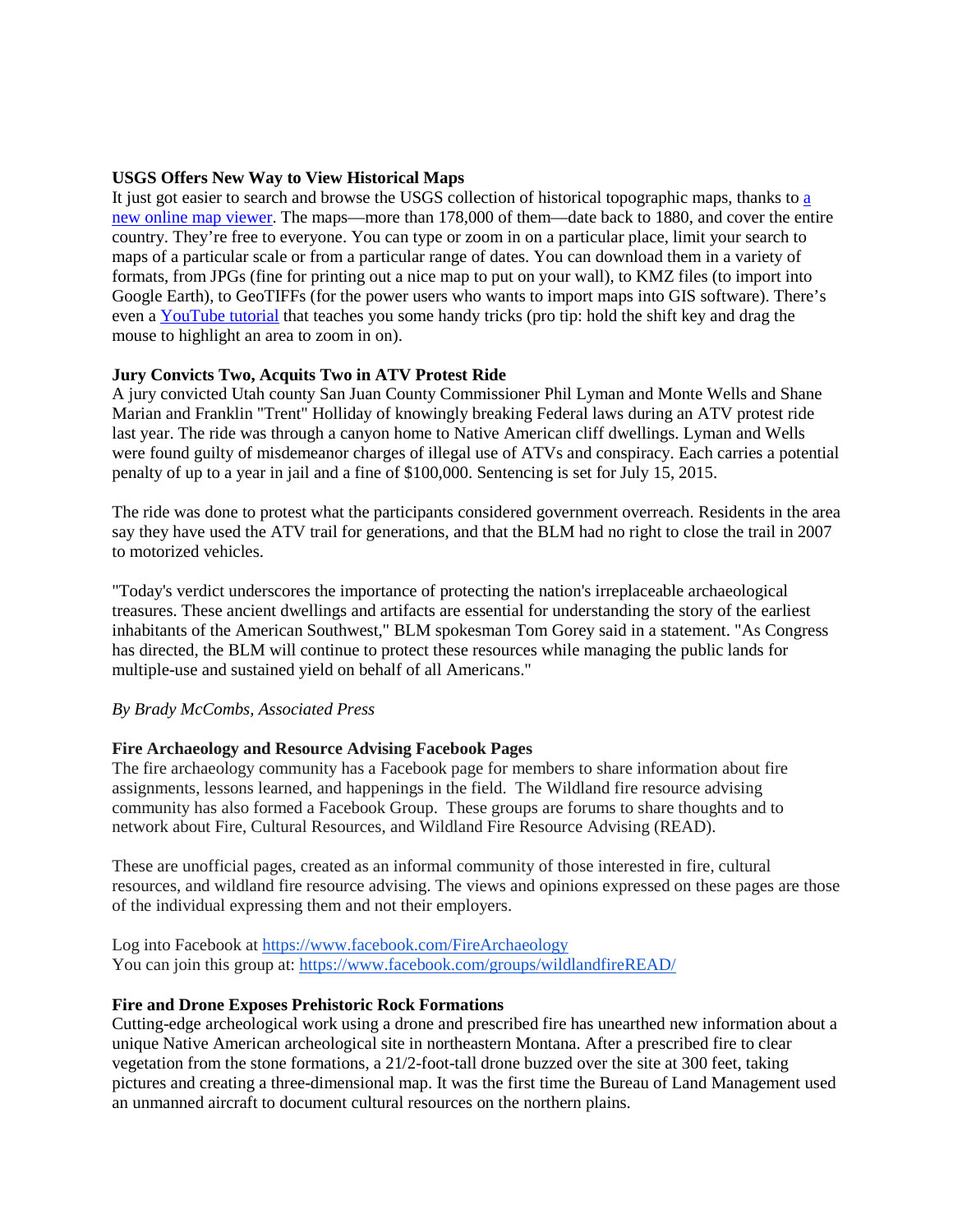The fire cleared vegetation that obscured areas, revealing rock formations with both anthropomorphic and zoomorphic features; multiple medicine wheels; and drive lines to herd bison to the kill site. The site dates to the Avonlea period, making it many thousands of years old.

Staff from the Missoula Fire Sciences Laboratory placed temperature sensors on replica bone and stone cultural artifacts within the burn area to measure how hot the fire burned and the effects of the heat on the objects. Most of the current knowledge of how fire interacts with cultural resources is based on heavy fuel, high temperature and long duration fires associated big timber forest fires. Prairie fires burn fast, and at lower temperatures. The prescribed fire has given managers new insights on how prairie fire reacts with cultural sites that will now be available for state and Federal land manages to gauge potential threats of wildfires to cultural sites in other locations.

#### *From story by Karl Puckett, Great Falls Tribune*

# **Recent Proposed Cultural Resource Legislation**

#### *H.R. 135-Military Land Act of 2015*

Status-pending before the House Natural Resources Committee

Last year, the House included this bill as a provision of its version of the defense authorization legislation. It would have amended the National Historic Preservation Act to: 1) require the Secretary of the Interior to notify certain congressional committees if Federal property is being considered for the National Register of Historic Places, or for designation as a National Historic Landmark, or for inclusion on the World Heritage List; 2) allow managers of Federal lands containing historic resources to object to their inclusion in the National Register or designation as National Historic Landmarks on national security grounds; and 3) create a process by which Federal lands managers could de-list properties from the Register. Historic preservation groups succeeded in excluding the language from the final defense legislation. H.R. 135 was proposed for inclusion in this year's House defense authorization bill (H.R. 1735). On April 29, by a vote of 35 to 27, the text of H.R. 135 was added to the House defense bill.

### *H.R. 749-Passenger Rail Reform and Investment Act of 2015*

Status-passed full House March 4; pending before Senate Commerce Committee This legislation would reauthorize and reform Amtrak. Section 402 of the bill would require the Department of Transportation to develop program alternatives for railroad and rail-related properties for the purposes of compliance with Section 106 of the NHPA. At present, there is no Senate counterpart to the bill. The motives behind the language appear to be to give railroads similar treatment under the NHPA currently enjoyed by highways, such as the exclusion from the statute of most maintenance and repair projects for the interstate highway system.

### *H.R. 1077-Casa Grande Ruins National Monument Boundary Modification Act*

Status-pending before House Natural Resources Committee

This bill would expand the Casa Grande Ruins NM by transferring two parcels of federally-owned land containing important Hohokam cultural resources to the NPS, to be managed as part of the existing monument. It would also authorize NPS to acquire, from willing donors or sellers, several tracts of private land near the monument that also hold substantial Hohokam archeological materials.

#### *H.R. 1493-Protect and Preserve International Cultural Property Act*

Status-approved by House Foreign Affairs Committee, pending before full House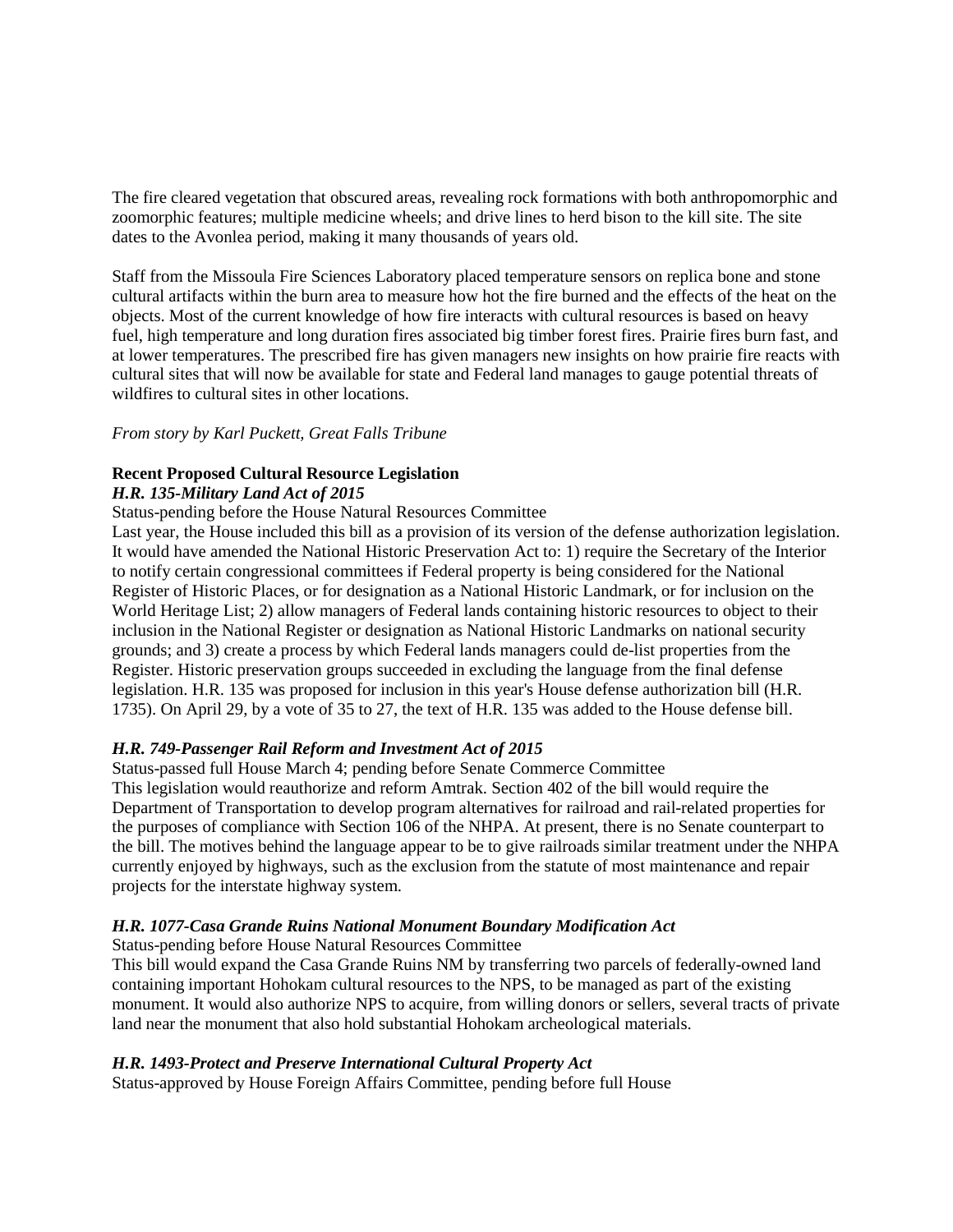This bill would make a number of important and beneficial changes to how the U.S. prevents the looting and destruction of cultural resources overseas. It would grant the President the authority to impose emergency restrictions on the importation of Syrian cultural materials, and establish the position of U.S. Coordinator for International Cultural Property Protection at the State Department to oversee and develop a unified approach to the international cultural property protection activities of numerous Federal agencies.

### *H.R. 1541-PRISM Act*

#### Status-pending before the House Natural Resources Committee

The Preservation Research at Institutions Serving Minorities (PRISM) Act would amend the NHPA to give colleges and universities with large numbers of Hispanic students the ability to tap into a grant program that provides students with opportunities to participate in historic and cultural resources preservation projects. The new grants would be for institutions, where Hispanic students make up 25% or more of the school's full-time undergraduate enrollment. A Senate companion bill (S. 805) is pending before that chamber's Energy and Natural Resources Committee.

#### *S. 199-Gold Butte National Conservation Area Act*

Status-pending before the Senate Energy and Natural Resources Committee

The measure would establish a conservation area of nearly 350,000 acres of BLM land in Clark County, Nevada, to "conserve, protect, and enhance the cultural, archaeological, natural, wilderness, scientific, geological, historical, biological, wildlife, educational, and scenic resources of the area" and to facilitate the designation of wilderness areas therein. A House companion bill, H.R. 856, is pending before the House Natural Resources Committee.

### *H.R. 488, H.R. 900, S. 228, S. 232, S. 437, and H.R. 2258*

A number of bills have been introduced in the 114th Congress that would, to varying degrees, limit the President's ability to establish National Monuments. The 1906 Antiquities Act allows the President to set aside lands from development that are owned by the U.S. A new Subcommittee of the Interior within the House Committee on Government Oversight and Reform will investigate the current administration's use of the Antiquities Act.

### *H.R. 1806-America COMPETES Reauthorization Act of 2015*

In spite of strong opposition from nearly every scientific organization (including the Society for American Archaeology) and research university in the country, the House passed a National Science Foundation reauthorization bill that will make a drastic 45% cut to the NSF's research funding for the social sciences. The legislation was adopted by a vote of 217-205. The bill now goes to the Senate.

### **SLIGHTLY OFF-TOPIC: Archeology and Reality Television**

Check out the March Issue of Society for American Archaeology's (SAA) *The Archaeological Record – Archaeological Practice on Reality Television*. A series of articles look at ways that archeological practice has been recently portrayed on reality TV, including *Diggers, Time Team America, American Digger, Dig Wars, Diggin' History* and *Digfellas*. (Who knew there were so many?) The articles are written from a variety of perspectives by people who have protested the programs, to people who have made them. Altogether, they provide much food for thought.

Consider this statistic: between February and June 2014, more than 40 million viewers watched a reality TV show about archeology (Altschul 2015). That is **our** audience, the people that want to learn about archeology and history. The American public really, sincerely, is interested in the past and how we learn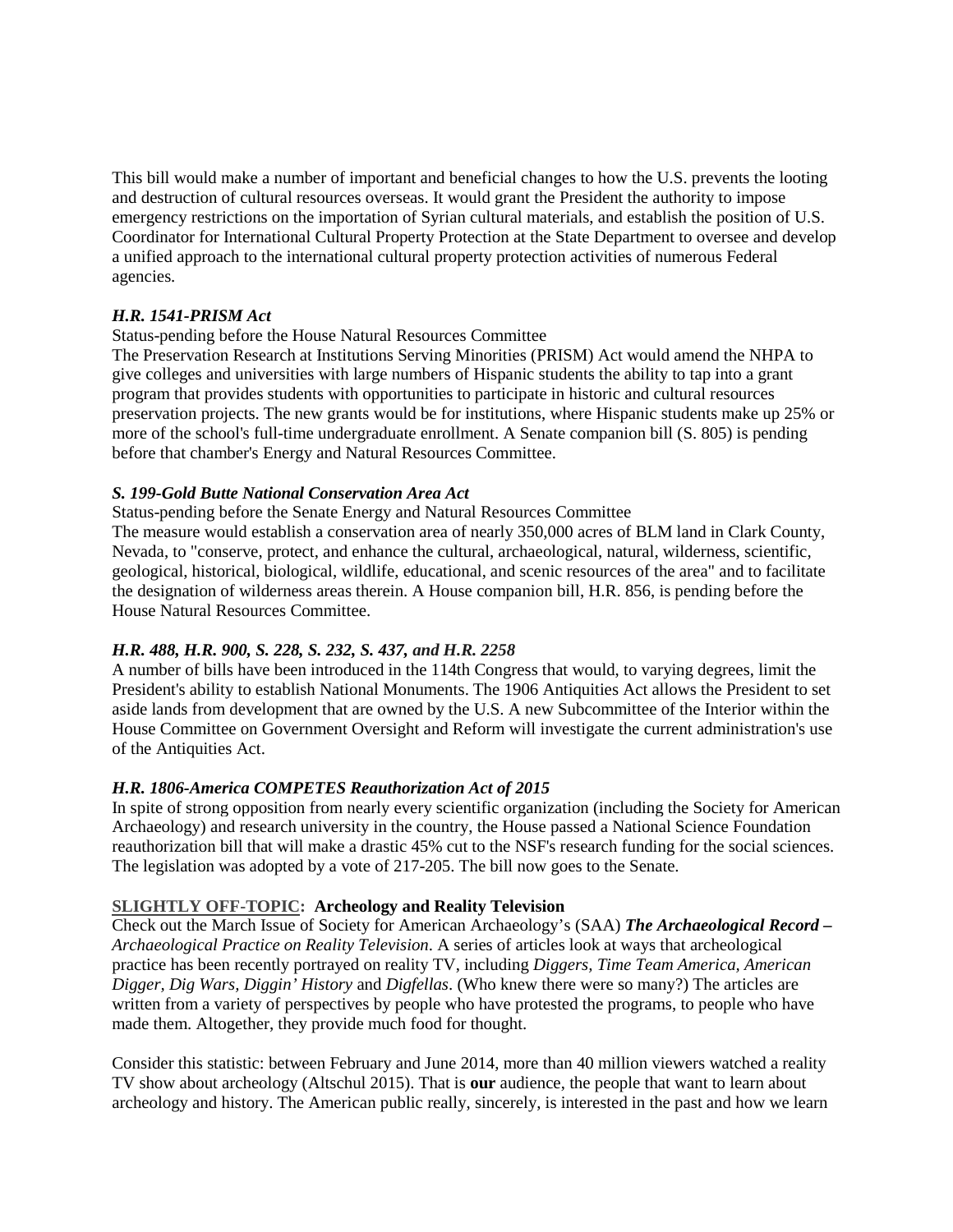about the past. And yet, we leave the representation of our profession to an ex-professional wrestler and his messy friends.

Our professional societies have worked hard to introduce professionalism into the programs, as several of the articles outline (Altschul, and French). Executive committee members have met repeatedly with the shows' producers, and have reviewed and offered comments on the rough cuts of the footage. We owe them our thanks for the progress that has been made to alter the flavor of the programs.

The bottom line, however, is that we, as archeologists, do not do a great job of selling ourselves. As former SAA president Jeff Altschul points out, unless we communicate why the research that we do is in the public interest, we run the real risk of having research funds shut off and the regulations protecting archeological resources lifted or eviscerated. Think that this won't ever happen? Take a look at the proposed NSF budget for the social sciences. Take a look at the Congressional bills that have been introduced to curtail use of the Antiquities Act. Sure, some of the attacks are about curtailing presidential power, but it is also about the ability to protect our cultural heritage.

I was offended by an e-mail request from a representative of one of the reality TV programs (that will remain nameless), asking whether I could recommend any young, male NPS archeologists who would be available for a season of filming. I declined to admit that I knew any charismatic, handsome male archeologists, but I could see her point. Television is a visual medium, and archeologists tend to use visual media mostly for charts, graphs, and site maps. Anyone recognize themselves in this quote from a *Diggers* fan? "How boring would [the program be] with two guys who only spouted facts and dug holes?"

Randy Olson, marine biologist turned film director, gave two pieces of advice to his colleagues who were struggling to communicate about climate change: 1.) take journalism classes – your prose is boring; and 2.) take acting classes – your presentations are boring. How many of us have taken that advice? How many of us are giving that advice to our students? And how many of us recognize that our papers, full of data though they are, are boring, and the messages are not packaged in ways that the public can readily unpack? Do we enlist the aid of our public affairs officers when crafting news items? Not very many, because we already know how to write, right? We wrote honors theses, master's theses, and dissertations, didn't we? We don't need help in writing for the public. Well, the fact is, we do, as Olson points out.

There are many things that we can do to educate the public about archeology by tapping into reality TV and social media. How about an archeological *Mythbusters* or *Dirty Jobs*? Does deer meat really preserve well if staked to the bottom of a pond? How *do* you make flax? How did Roman women keep their elaborate hairstyles in place? Our introductory classes watch films of ethnoarcheological experiments so that we can attend conferences, but maybe it is time to bring them to prime time TV.

A number of successful programs already on TV could be adapted to an archeological theme. How about an archeological *Finding Your Roots*? Articles by Hess, Pagan, Watters, Hanson, and Pettigrew demonstrate that reality TV is all about audience and money, and the producers would be just as happy with accurate content that shows professional archeology in a good light, as long as the audience is there. We should be able to provide that, but lack connections to the world of television, or rebuff the overtures of reality TV staff.

Television is one of the most powerful ways of engaging a large audience and when utilized effectively, it can serve as a gateway for more nuanced information and analysis. Our challenge is to take ownership of